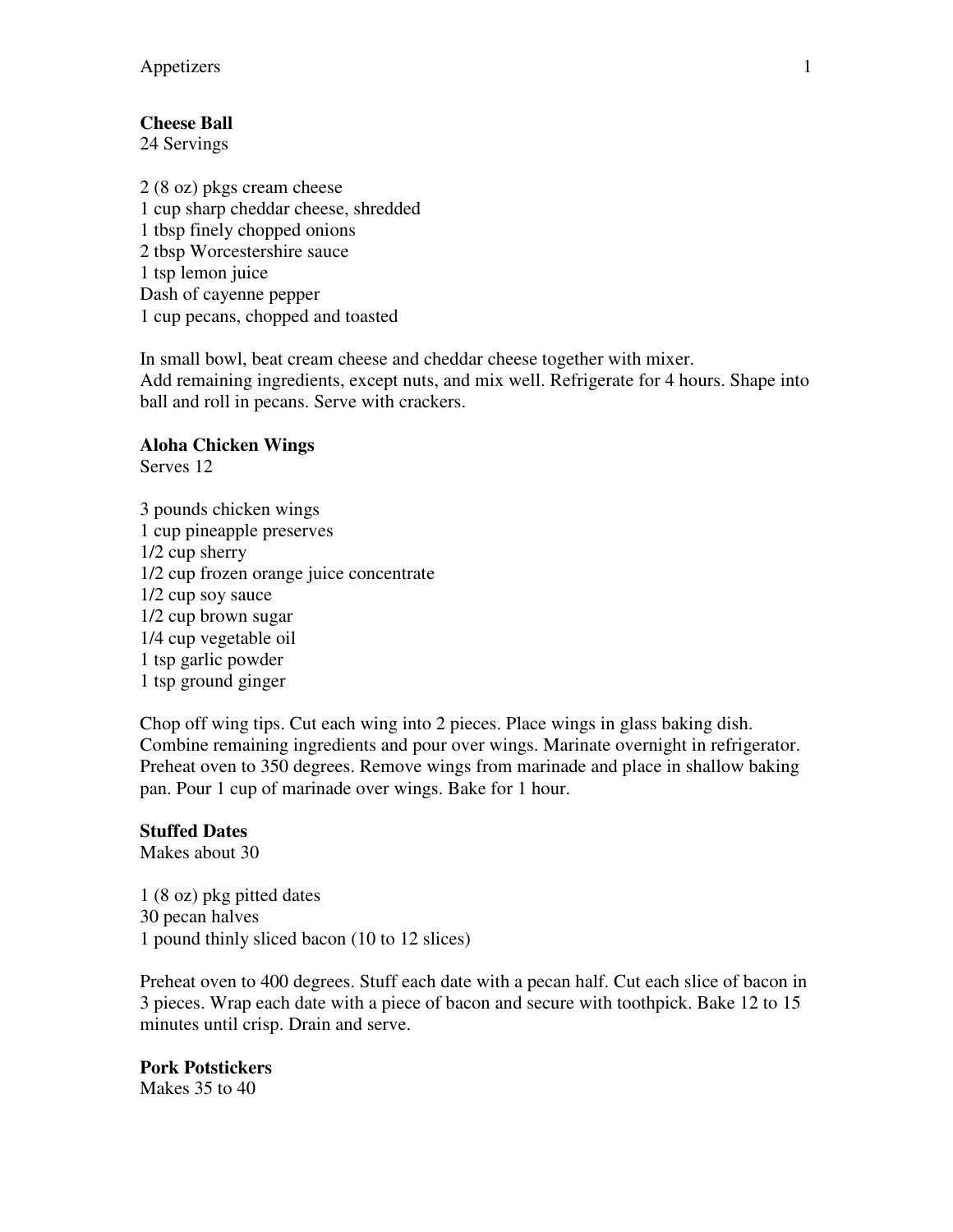1/2 pound ground pork 1/4 cup finely chopped green onions 2 tbsp finely chopped red bell pepper 1 egg, lightly beaten 2 tsp ketchup 1 tsp yellow mustard 2 tsp Worcestershire sauce 1 tsp brown sugar 1 1/2 tsp salt 1/2 tsp black pepper 1/4 tsp cayenne pepper 35 to 40 small wonton wrappers Water for sealing wontons 3 to 4 tbsp vegetable oil for frying 1 1/3 cups chicken stock, divided

Preheat oven to 200 degrees. Combine the first 11 ingredients (pork through cayenne) in medium-sized bowl. Set aside. To form dumplings, remove 1 wonton wrapper from package, covering the others with damp cloth. Brush 2 edges of wrapper lightly with water. Place 1/2 rounded tsp of the pork mixture in the center of the wrapper. Fold over, seal edges, and shape as desired. Set on a sheet pan and cover with a damp cloth. Repeat procedure until all of filling is used. Heat a 12 inch sauté pan over medium heat. Brush with vegetable oil once hot. Add 8 to 10 potstickers at a time to the pan and cook for 2 minutes, without touching. Once the 2 minutes are up, gently add 1/3 cup chicken stock to pan, turn heat down to low, cover and cook another 2 minutes. Remove wontons to a heatproof platter and place in warm oven. Clean the pan between batches by pouring in water and allowing the pan to deglaze. Repeat until all wontons are cooked. Serve immediately.

#### **Sweet Chicken Bacon Wraps**

Makes 12 servings

1 1/4 pounds boneless, skinless, chicken breast (about 4 breasts) 1 (1 pound) pkg thinly sliced bacon 2/3 cup brown sugar 2 tbsp chili powder

Preheat oven to 350 degrees. Cut chicken into 1 inch cubes. Cut each slice of bacon into thirds. Wrap each chicken cube with bacon and secure with toothpick. Stir together brown sugar and chili powder. Dredge wrapped chicken in mixture. Coat a rack and broiler pan with cooking spray. Bake for 30 to 35 minutes or until bacon is crisp.

**Fried Ravioli**  Makes 4 to 6 servings